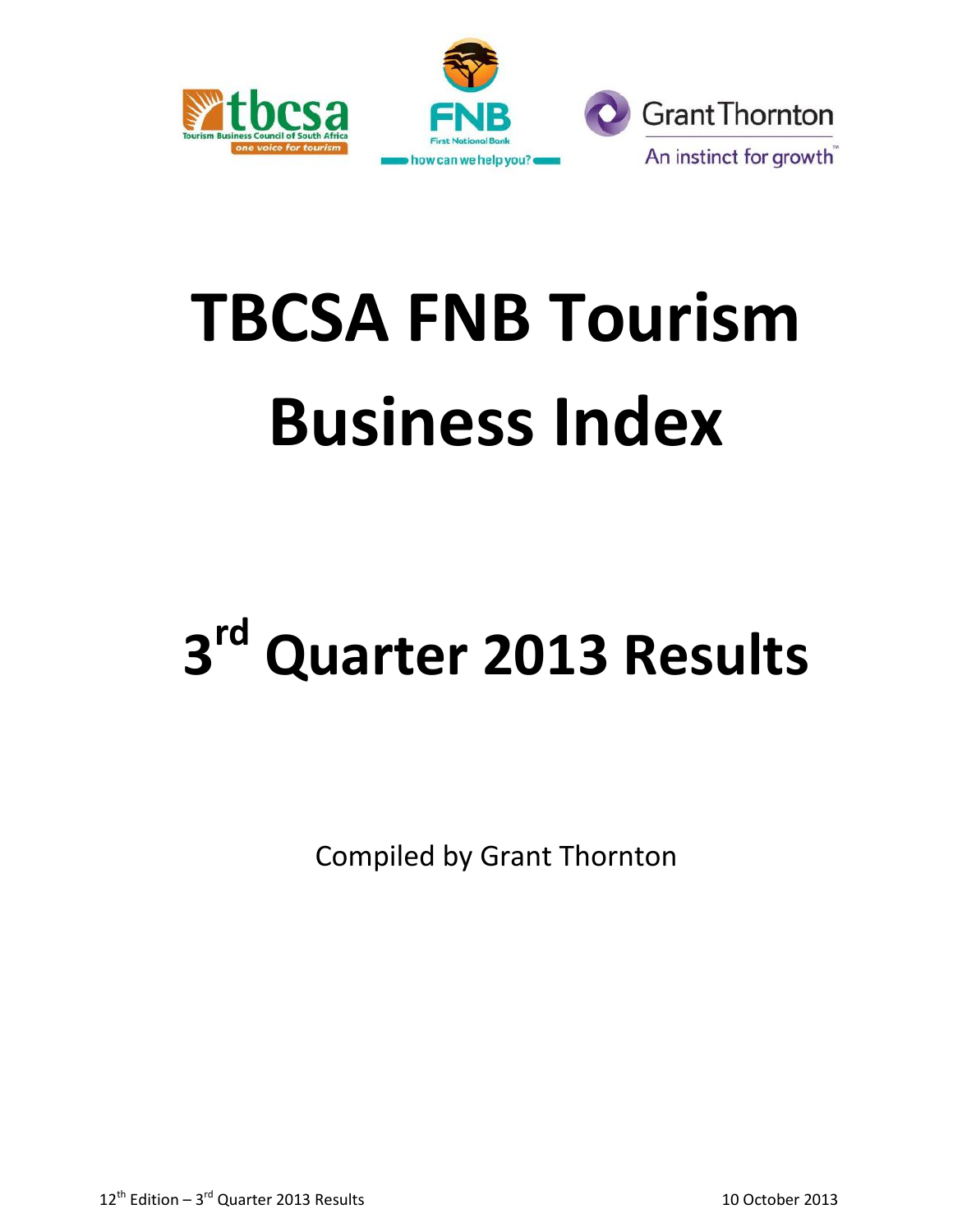# **TBCSA FNB Tourism Business Index**

#### **Introduction**

The Tourism Business Index ("**TBI**") is an initiative of the Tourism Business Council of South Africa and First National Bank, and is compiled by Grant Thornton

The TBI provides an indication of the current and likely future performance of the various businesses operating within the Tourism Sector in South Africa. It profiles the industry and positions it as an important component of the South African economy.

The index is produced quarterly. The information for the TBI is collected through an online survey of tourism businesses completed after the end of the quarter.

The first official edition of the TBI was released on the 18<sup>th</sup> of January 2011.

The overall tourism index includes accommodation operators and responses from tour operators, coach operators, vehicle rental companies, airlines, travel agents, retail outlets, forex traders, conference venues and attractions. Two sub-indices are produced; "Accommodation" and "Other Tourism Businesses"

#### **What is a Business Index?**

The purpose of the TBI is to provide individual tourism businesses with regular, up-to-date information on the performance of tourism businesses, including the outlook for performance over the next three months. It therefore tracks actual recent business performance in the sector and is an indicator of prospects for short-term future performance.

It is a business index that focuses on the performance and profitability of businesses operating in the sector, as oppose to a sector performance index. While in many instances the subtle distinction between the two approaches would not manifest in different results, in certain circumstances, they may be different. For example, if there is significant over-capacity in the industry, business performance can be weak, while the industry could be experiencing strong growth and making an increasing contribution to GDP. As the TBI tracks and forecasts tourism business performance, it is not separated into domestic and foreign tourism. Many tourism businesses host or handle both inbound and domestic tourists and therefore demand and characteristics in both major markets are inextricably linked to business performance.

The information is designed to help individual businesses and policy and strategy makers, understand the current tourism operating environment and plan for the likely future tourism industry environment.

Note: The first two surveys in 2010 were pilot surveys which did not follow exact quarters. They each covered 3 months from May to July 2010, then August to October 2010, while the last survey of 2010 covered the last quarter, i.e. October to December. October was therefore included in two indices. From the first official edition in 2011 onwards, only regular quarters are covered.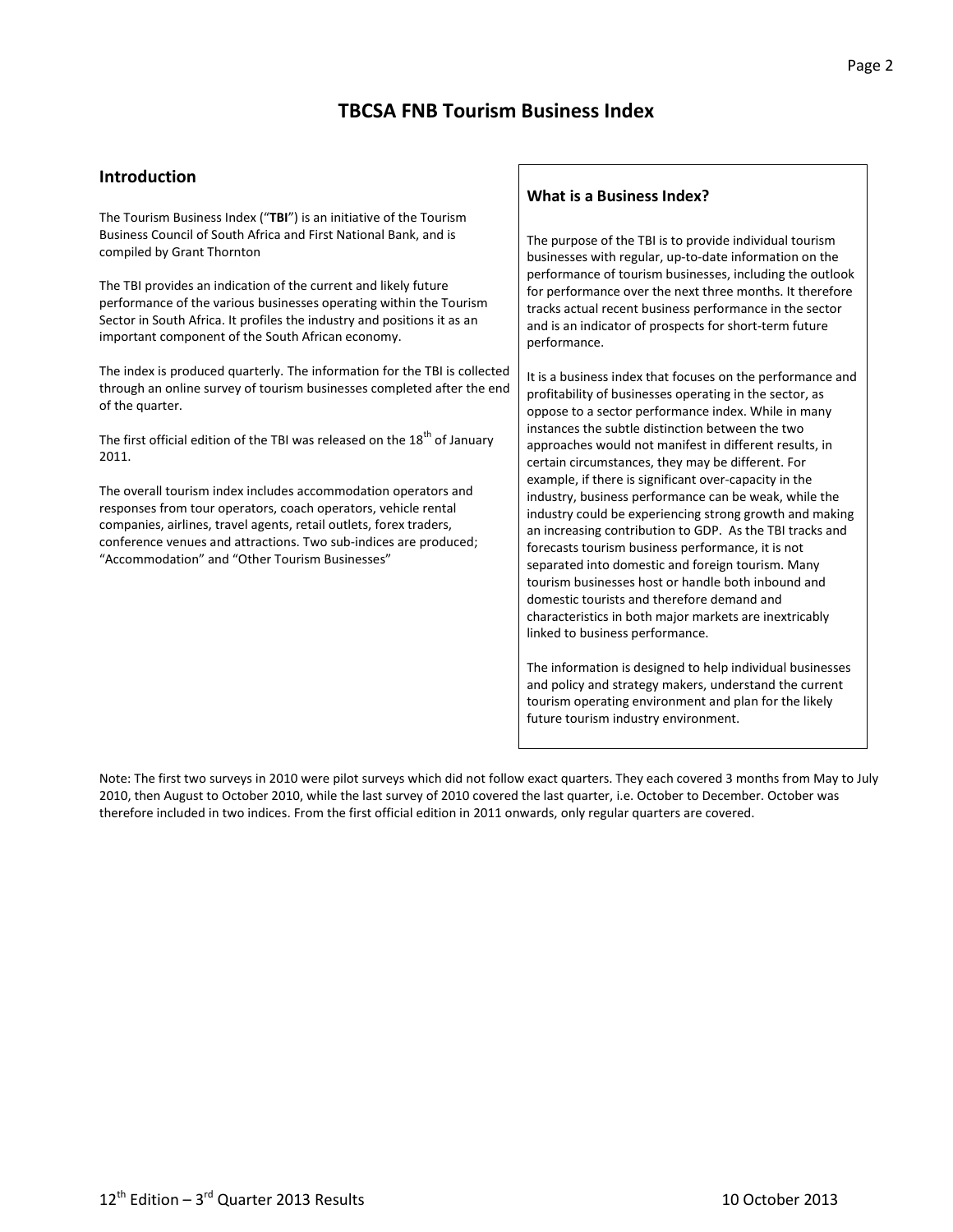# **TBCSA FNB Tourism Business Index**



### **The Tourism Business Index**

- In Q3, the TBI index indicates industry performance was significantly better than expected, reaching a high of 116,1 (compared to an expected index of 97,0) achieving the highest performance to date
- Industry performance in Q3 resumes the climb in the actual past performance seen in prior editions
- The overall expectation for 2013 Q4 is better than normal at 110,8 confirming that the industry is confident that operations will continue to steadily improve
- The Accommodation Industry expects performance for Q4 2013 to remain almost the same as the actual performance achieved in Q3 2013 with 110,8 and 110,0 respectively
- Other Tourism Businesses performed substantially higher than expected for Q3 2013 reaching a high of 120,1 compared to the expected 98,1. This was influenced largely by positive performance experienced by car hire, airline, conference centres and activities & attraction respondents. In addition to this, Other Tourism Businesses remain confident that Q4 performance will be better than normal at 111,4

#### **What is Normal?**

The reported changes or expected changes in demand and profitability are expressed relative to the expected normal levels of business for the relevant period. Normal is defined as "the level of acceptable business performance in line with the realistic long term average performance you would hope to achieve, or the long term average historical performance experienced, during this quarter, i.e. taking seasonal variances into account".

Normal is then calibrated to an index of 100. When the index shows Performance or Prospects at higher than 100, this indicates better than normal performance while, below 100 indicates worse than normal performance.

If all business surveyed indicate a significantly better than normal performance across all dimensions covered, the index could register a maximum high of 200, while significantly poor performance for all businesses would result in an index of 0.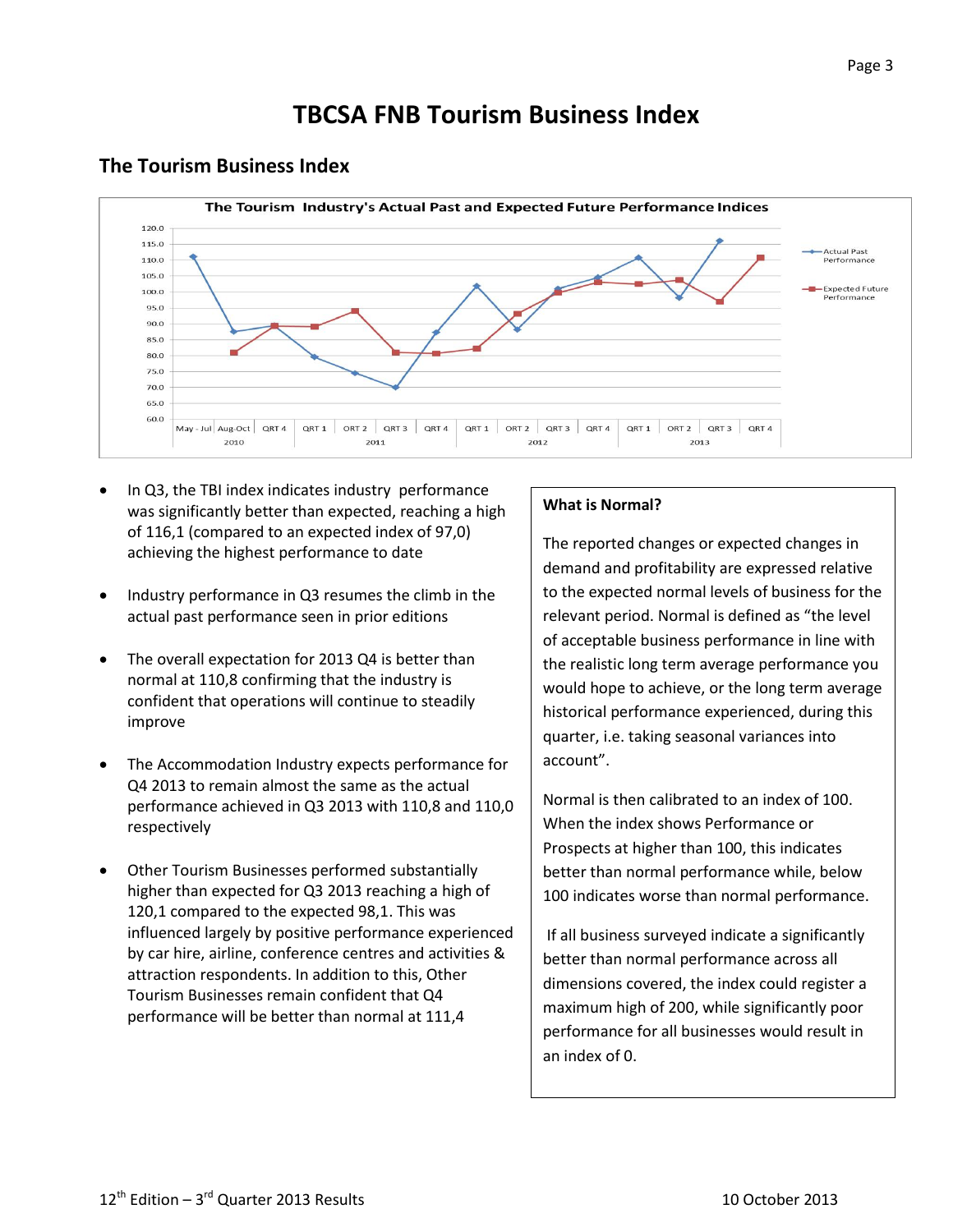#### **Accommodation Index**



#### **Other Tourism Business Sub Index**

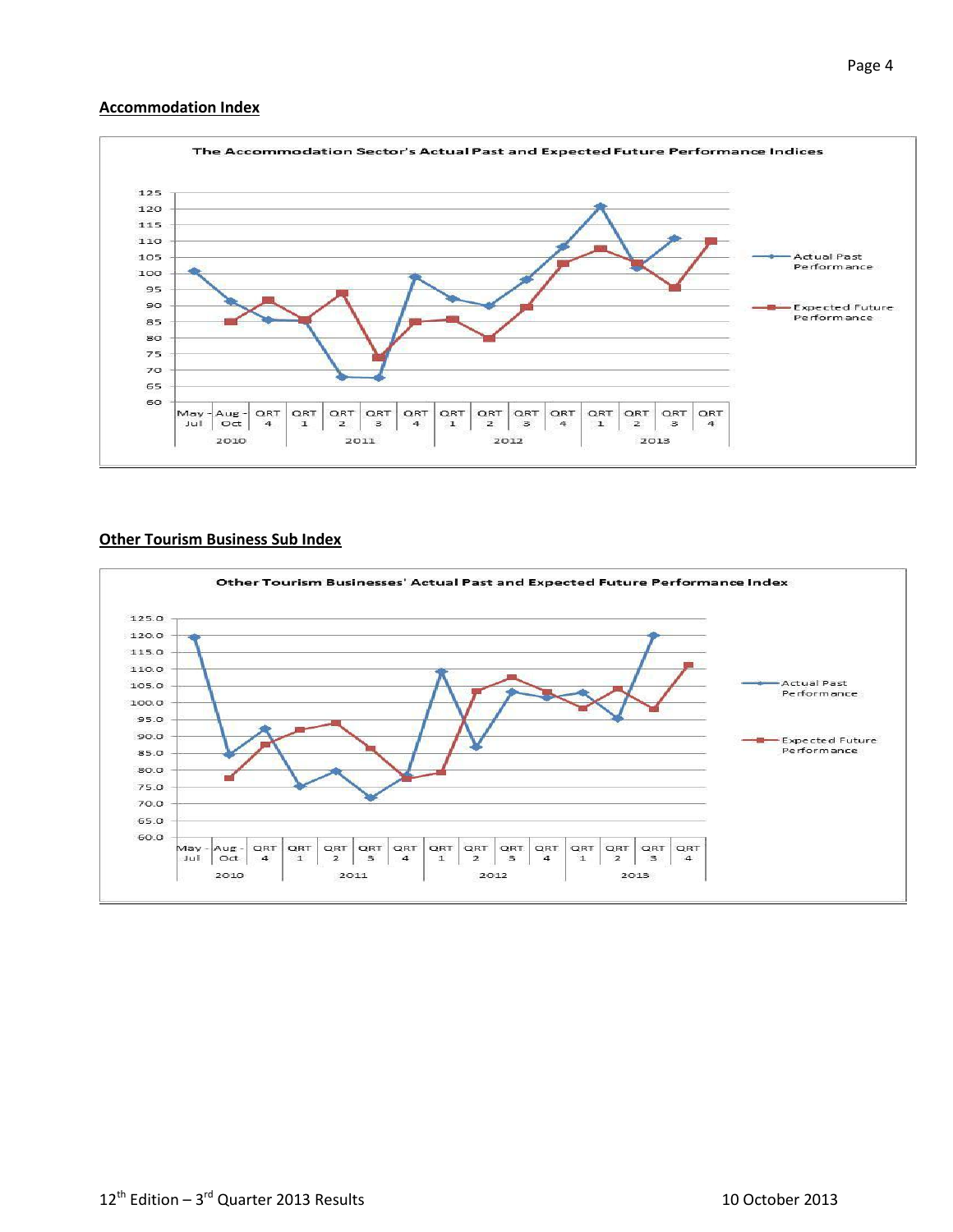#### **TBI Summary**

|      |                            | <b>Overall</b> |                 | <b>Accommodation</b> |                 | <b>Other</b>  |                 |
|------|----------------------------|----------------|-----------------|----------------------|-----------------|---------------|-----------------|
|      |                            | <b>Actual</b>  | <b>Forecast</b> | <b>Actual</b>        | <b>Forecast</b> | <b>Actual</b> | <b>Forecast</b> |
|      | $1st$ Quarter              | 79.6           | 89.1            | 85.3                 | 85.5            | 75.1          | 91.9            |
|      | 2 <sup>nd</sup><br>Quarter | 74.5           | 94.1            | 67.8                 | 94.0            | 79.6          | 94.1            |
| 2011 | $3^{\text{rd}}$<br>Quarter | 70.0           | 81.0            | 67.7                 | 73.9            | 71.8          | 86.4            |
|      | 4 <sup>th</sup><br>Quarter | 87.3           | 80.7            | 98.9                 | 84.9            | 78.3          | 77.4            |
| 2012 | $1^{\rm st}$<br>Quarter    | 101.9          | 82.2            | 92.2                 | 85.8            | 109.3         | 79.4            |
|      | 2 <sup>nd</sup> Quarter    | 88.2           | 93.2            | 89.9                 | 79.8            | 86.9          | 103.5           |
|      | 3rd Quarter                | 101.0          | 99.8            | 98.1                 | 89.6            | 103.3         | 107.6           |
|      | 4 <sup>th</sup> Quarter    | 104.6          | 103.1           | 108.4                | 103.1           | 101.6         | 103.2           |
| 2013 | 1 <sup>st</sup> Quarter    | 110.8          | 102.5           | 120.9                | 107.8           | 103.1         | 98.4            |
|      | 2 <sup>nd</sup> Quarter    | 98.2           | 103.8           | 101.7                | 103.4           | 95.4          | 104.2           |
|      | 3rd Quarter                | 116.1          | 97.0            | 110.8                | 95.5            | 120.1         | 98.1            |
|      | 4 <sup>th</sup> Quarter    |                | 110.8           |                      | 110.0           |               | 111.4           |

## **Balance Statistics**

- When looking at next year, on balance the accommodation respondents have a negative outlook (-13,6%) which continues the pessimistic expectation shown in the prior edition. In fact the accommodation sector has only seen one quarter ( $1<sup>st</sup>$  Q 2013) with a positive outlook for the next year, since the inception of the index. So while trading conditions have improved to normal levels since late 2012, longer term confidence has not returned. Other Tourism Businesses are on balance significantly positive +34,5% about the outlook for the next year, which is the highest level achieved since the TBI Index commenced
- With regard to employment, the Accommodation Sector is positive on balance in this edition (+8,7%), an increase from the negative/neutral balance of -0,2% recorded in the previous edition. Other Tourism Businesses have gone from a neutral outlook in the last edition (0.0%) to a stronger positive outlook of +10,9% for Q4 2013. Notably, the majority of the respondents in both the Accommodation Sector and the Other Tourism Businesses still indicate that their employment levels will remain unchanged /stay the same. This indicates that overall employment growth in the sector remains muted into the future, but at least contraction in employment is not indicated.

#### **The Balance Statistic**

Results from qualitative questions are provided in the form of a "balance" statistic. This is the difference between the percentages of positive and negative responses. A balance for each question is calculated by deducting the percentage of negative replies from the percentage of positive answers given to each question. The final value is a single figure, with a minus representing an overall negative outlook or performance and a positive figure an overall positive outlook or performance. For a given balance, the varying percentage of "normal" replies and the split of positive/negative replies over the two options in the scale may indicate a varying degree of uncertainty or a stronger positive or negative outlook amongst managers.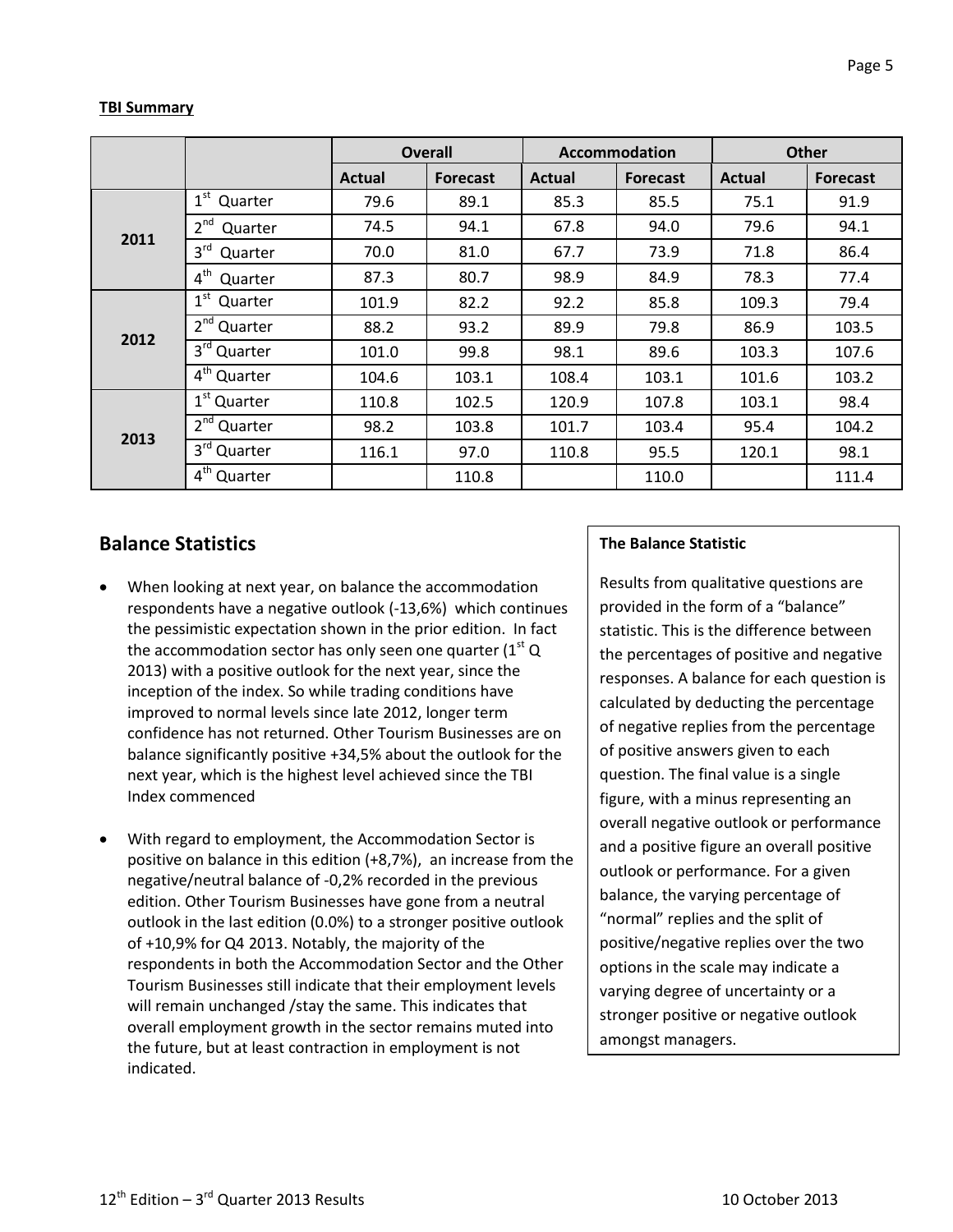• In terms of capacity expansion, the Accommodation Sector anticipates a positive balance (+14,1%) for Q4 2013. The majority of respondents (84,8%) expect their capacity to stay the same. A strong positive balance continues to feature for Other Tourism Businesses anticipating a positive +27,4%. 61,5% Of respondents expect their capacity to remain unchanged and 32,9% indicating an increase in capacity for the next quarter.



#### **Next Year**



#### **Summary of the Next Year Balance Statistic Historical Results**

|      |                            | <b>Accommodation Sector</b> | <b>Other Sector</b> |
|------|----------------------------|-----------------------------|---------------------|
|      | 1 <sup>st</sup> Quarter    | $-27.7%$                    | $+13%$              |
| 2011 | $2^{nd}$<br>Quarter        | $-40.2%$                    | $-5.4%$             |
|      | 3 <sup>rd</sup><br>Quarter | $-70.3%$                    | $-3.2%$             |
|      | 4 <sup>th</sup><br>Quarter | $-53.0%$                    | $-16.9%$            |
|      | $1st$ Quarter              | $-24.5%$                    | $+17.2%$            |
| 2012 | 2 <sup>nd</sup> Quarter    | $-11.7%$                    | $+15.3%$            |
|      | 3rd Quarter                | $-3.8%$                     | $+10.5%$            |
|      | 4 <sup>th</sup> Quarter    | $-0.6%$                     | $+37.6%$            |
|      | 1 <sup>st</sup> Quarter    | $+13.1%$                    | $+29.7%$            |
| 2013 | $2nd$ Quarter              | $-12.7%$                    | $+15.2%$            |
|      | $3^{\text{rd}}$<br>Quarter | $-13.6%$                    | +34.5%              |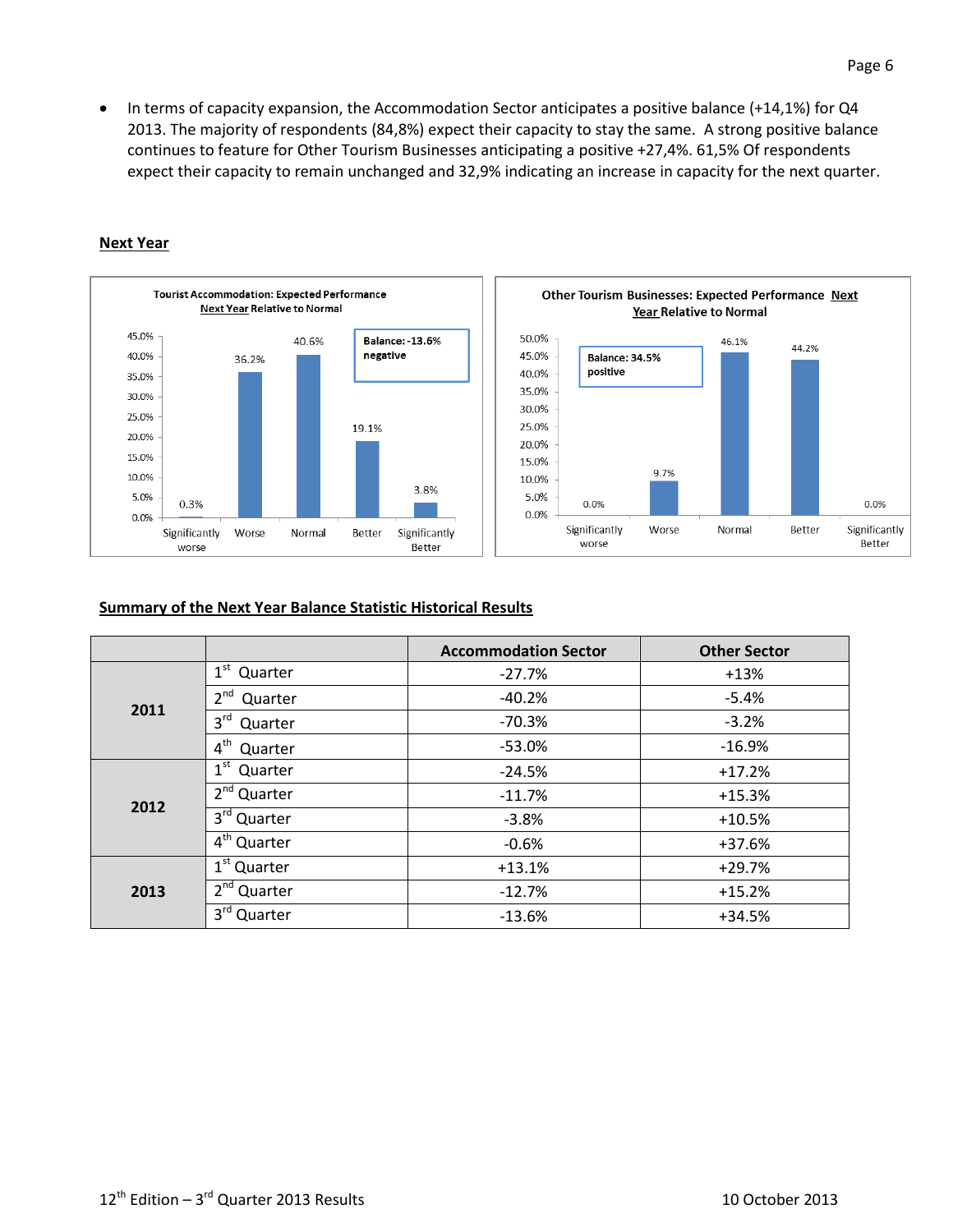#### **Employment Levels**



#### **Summary of the Employment Balance Statistic Historical Results**

|      |                                    | <b>Accommodation Sector</b> | <b>Other Sector</b> |
|------|------------------------------------|-----------------------------|---------------------|
|      | $1^{\rm st}$<br>Quarter            | $-23.7%$                    | $-28.9%$            |
| 2011 | $2^{nd}$<br>Quarter                | $-25.3%$                    | $-12.3%$            |
|      | 3 <sup>rd</sup><br>Quarter         | $-17.4%$                    | $+1.8%$             |
|      | 4 <sup>th</sup><br>Quarter         | $-15.4%$                    | $+1.6%$             |
|      | $1^{\rm st}$<br>Quarter            | $-17.3%$                    | $-3.0%$             |
| 2012 | 2 <sup>nd</sup> Quarter            | $-3.9%$                     | $+7.4%$             |
|      | 3rd Quarter                        | $+6.4%$                     | $-0.6%$             |
|      | $\overline{4}^{\text{th}}$ Quarter | $+5.3%$                     | $-8.3%$             |
|      | 1 <sup>st</sup> Quarter            | $+0.9%$                     | $+12.5%$            |
| 2013 | 2 <sup>nd</sup><br>Quarter         | $-0.2%$                     | 0.0%                |
|      | 3 <sup>rd</sup><br>Quarter         | $+8.7%$                     | $+10.9%$            |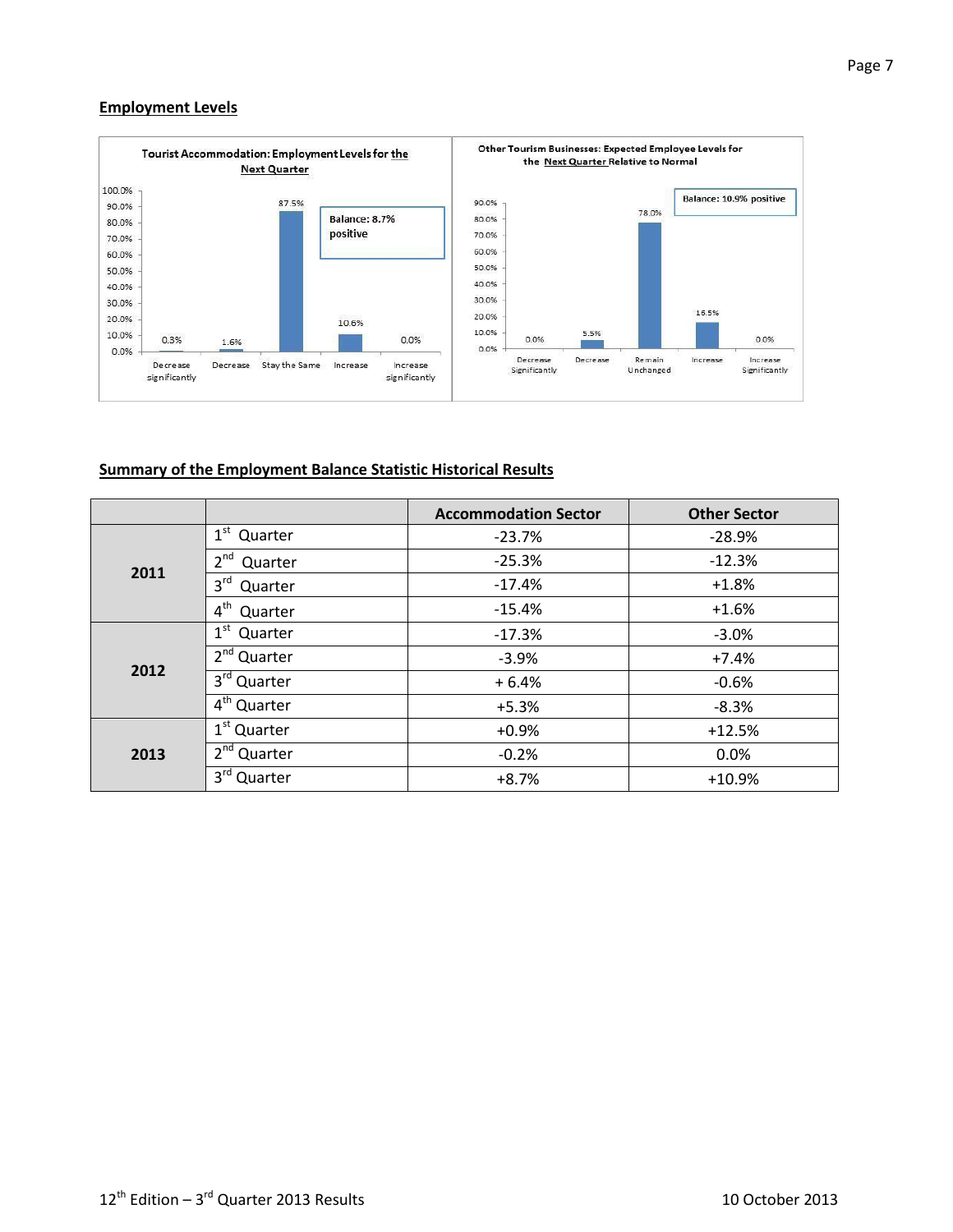#### **Capacity Growth Expectations**



#### **Summary of the Capacity Growth Balance Statistic Historical Results**

|      |                            | <b>Accommodation Sector</b> | <b>Other Sector</b> |
|------|----------------------------|-----------------------------|---------------------|
|      | $1st$ Quarter              | $+14.3%$                    | $-11.1%$            |
|      | $2^{nd}$<br>Quarter        | $+12.6%$                    | $+9.3%$             |
| 2011 | $3^{\text{rd}}$<br>Quarter | $+9.6%$                     | $+24.8%$            |
|      | 4 <sup>th</sup><br>Quarter | $-3.3%$                     | $+21.0%$            |
|      | $1^{\rm st}$<br>Quarter    | $+7.4%$                     | $+20.7%$            |
|      | $2nd$ Quarter              | $+25.6%$                    | $+7.2%$             |
| 2012 | 3rd Quarter                | $+22.5%$                    | $+30.3%$            |
|      | $4th$ Quarter              | $+11.1%$                    | $+26.1+$            |
|      | 1 <sup>st</sup> Quarter    | $+2.0%$                     | $+15.5%$            |
| 2013 | 2 <sup>nd</sup> Quarter    | $-15.6%$                    | $+22.4%$            |
|      | $3^{\text{rd}}$<br>Quarter | $+14.1%$                    | $+27.4%$            |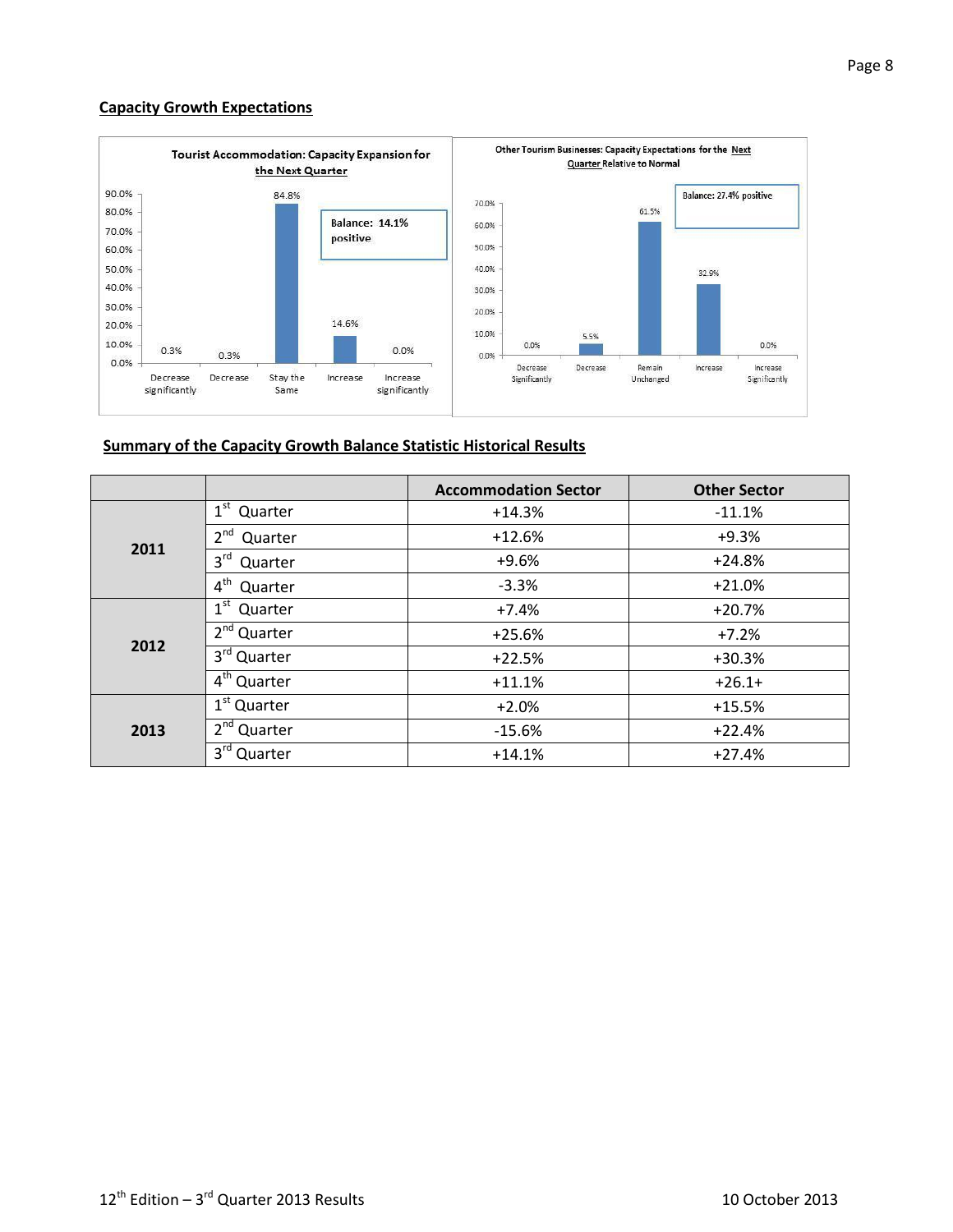# **Factors Affecting Business Conditions**

With regard to the performance of the Tourism Industry, this report considers both positive and negative factors which are possibly impacting on the performance of the industry.

#### **Negative Factors - Last Quarter**

- Cost of inputs remains one of the most cited negative contributing factors for both Accommodation Businesses (50%) and Other Tourism Businesses (31%) as it has been for the last 5 consecutive quarters.
- Overall, Accommodation Business and Other Tourism Business experienced insufficient overseas as well as domestic leisure demand during the last quarter (Q3 of 2013).
- For the Other Tourism Businesses competitor market behaviour was the most cited negative factor (36%) when only 20% of the respondents indicated this as a negative factor in the last edition (for Q2 of 2013).



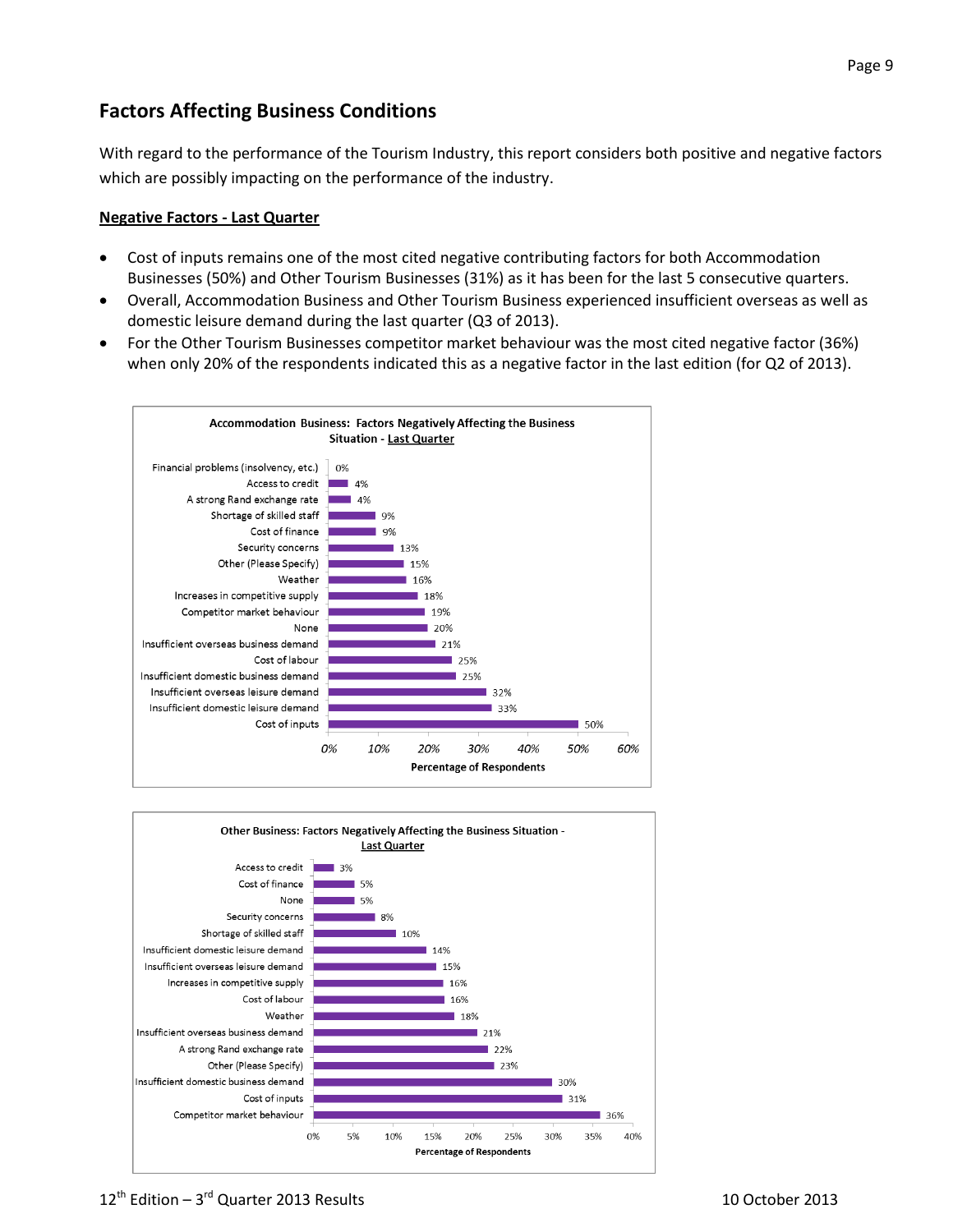#### **Negative Factors - Next Quarter**

 In line with the respondents' predictions in the last edition, cost of inputs (49%), insufficient domestic leisure demand (33%) and insufficient overseas leisure demand (28%) are once again cited by the Accommodation Sector as negative impacting factors for the next quarter (Q4 of 2013).



 In contrast, Other Tourism Businesses expect competitor market behaviour (49%) to be one of the major negative contributing factors for the next quarter. Furthermore, cost of inputs (31%), insufficient domestic business demand (30%) and increases in competitive supply (29%) were also identified by the Other Tourism Businesses as expected negative impacting factors for the next quarter (Q4).

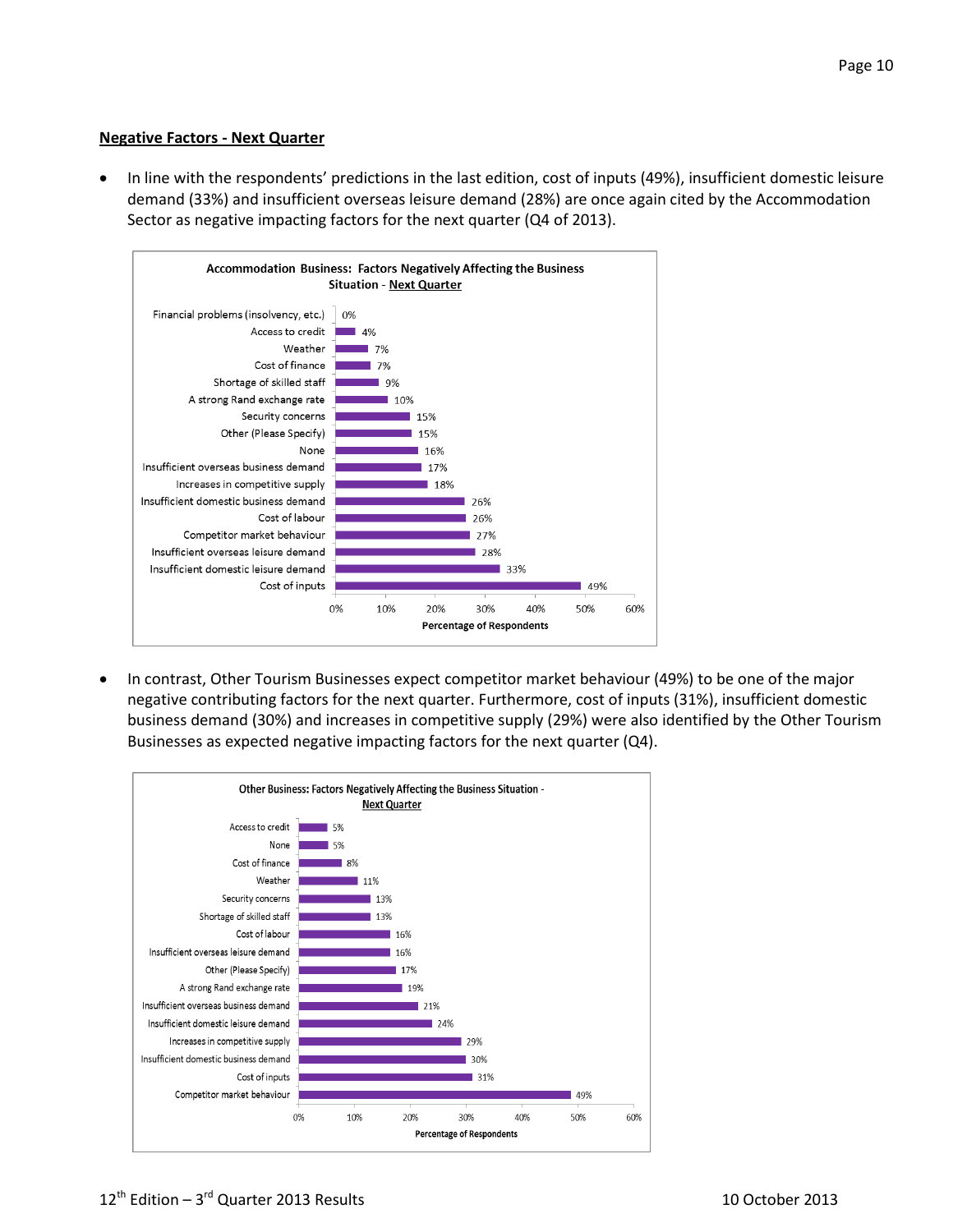#### **Positive Factors - Last Quarter**

 Strong domestic business demand (32%) was cited by a number of respondents as a positive contributing factor for business performance in the Accommodation sector during the last quarter (Q3 2013).



 A large proportion of both the Accommodation Businesses felt that no specific factors positively impacted their business performance in Q3 (31%).



- A weak exchange rate remains a significant positive contributing factor for Accommodation and Other Tourism Businesses, but particularly for the Other Tourism Sector with 45% of businesses citing it, up from 43% in the last edition.
- Other positive contributing factors identified were the drop in fuel prices experienced during Q3, the fact that operators had reduced their rates to be more competitive as well as improved marketing efforts.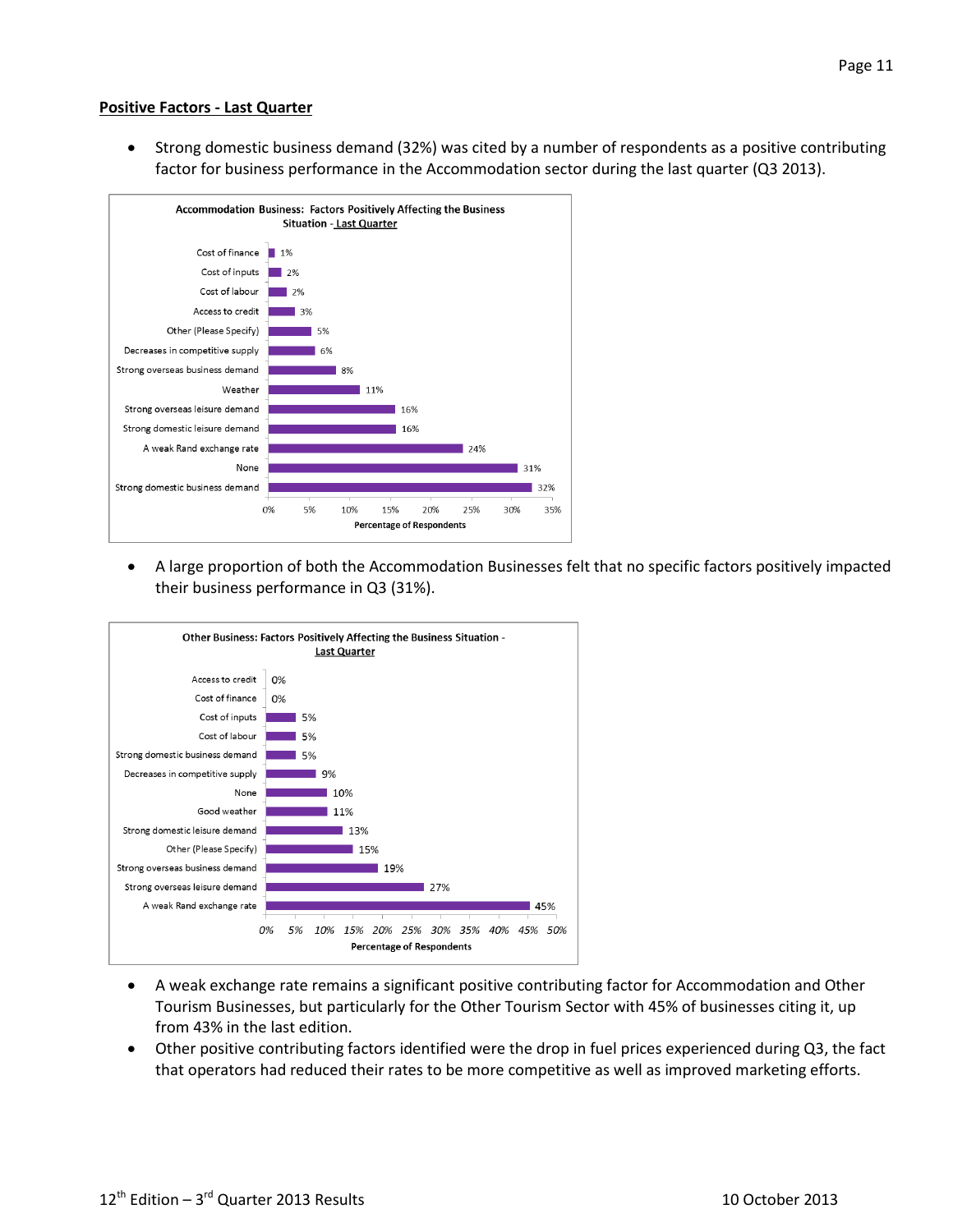#### **Positive Factors – Next Quarter**

- A weak Rand exchange rate is forecasted by the majority of business (51%) in the Other Tourism Sector to have a positive impact on business performance in the next quarter (Q4 2013), while only 30% of the businesses in the Accommodation Sector cited this as a positive factor.
- Strong domestic business and leisure demand as well as a strong overseas leisure demand is expected by many of the respondents (31%-45%) to be the positive contributing factors for the Accommodation Sector in the next quarter (Q4 2013). This is not surprising as Q4 is a traditional peak period for leisure business, especially within the accommodation sector and these three factors were also cited for Q4 last year by many of the accommodation businesses respondents (38%-32%) as the expected positive impacts.



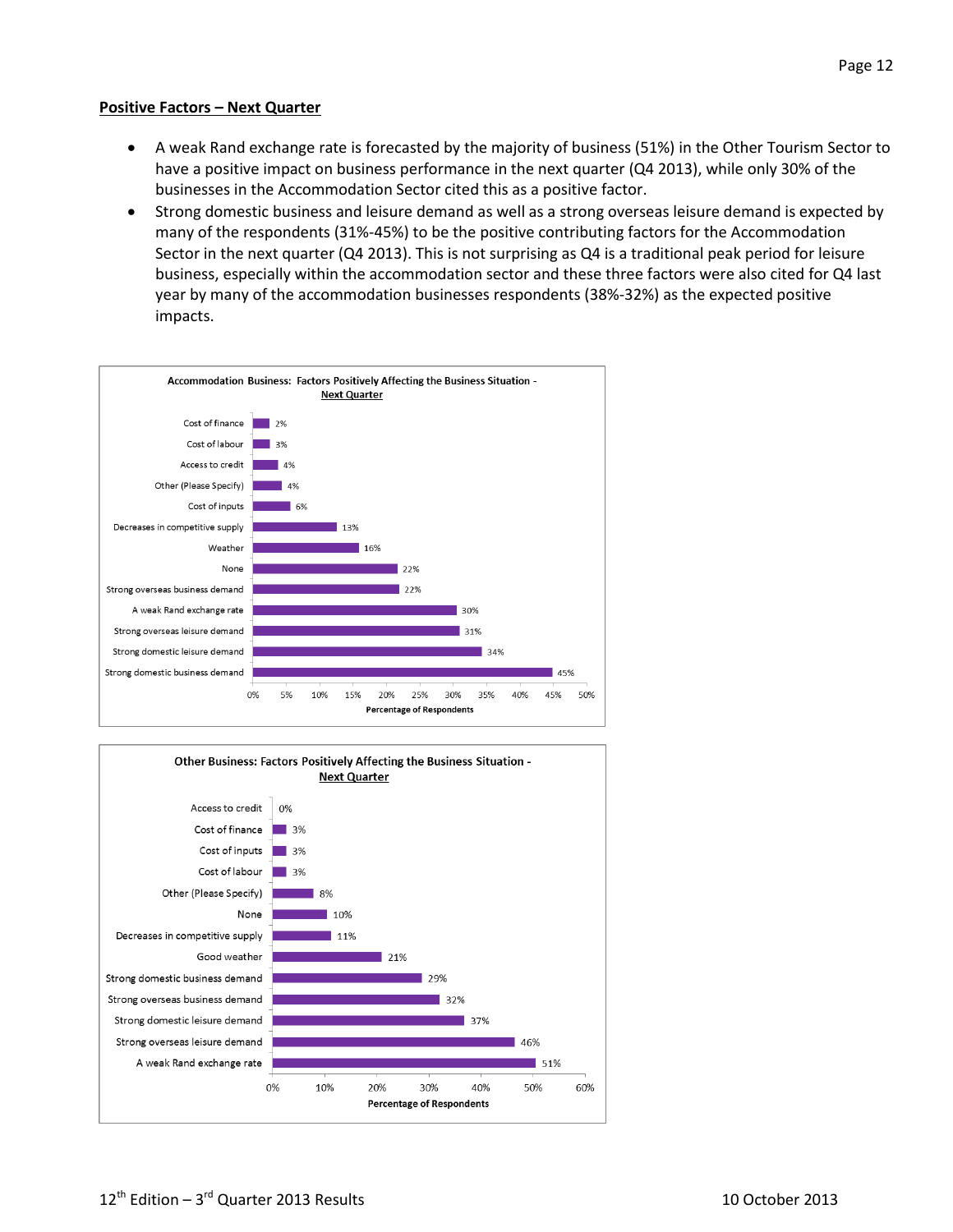## **General Business Indicators**

|      | <b>Quarter 1</b> | <b>Quarter 2</b> | <b>Quarter 3</b> | <b>Quarter 4</b> |
|------|------------------|------------------|------------------|------------------|
| 2010 |                  | 36               | 47               | 44               |
| 2011 |                  | 48               | 39               | 38               |
| 2012 |                  | 4⊾               | 47               | 46               |
| 2013 |                  | 48               | ے 4              |                  |

The Quarterly RMB/BER Business Confidence Index ("**RMB**/**BER**") is shown in the table below.

*Source: BER*

As 50 indicates neutral levels of confidence, the index has largely been in negative territory since 2010 with exceptions in the first quarters of 2011, 2012 and 2013

The RMB/BER Index declined by six index points in Q3 to 42 from 48 in the previous quarter, which indicates that close to three fifths of the respondents rated prevailing business conditions as unsatisfactory.

The tourism business index, similarly to the RMB/BER index, also reached positive territory, for the first time in a year in the first quarter of 2012. Likewise, both indices decreased in the second quarter of 2012 and then increased for two consecutive quarters with Tourism in positive territory in the 3<sup>rd</sup> and 4<sup>th</sup> quarters of 2012, while the RMB/BER index only reached positive territory again in the first quarter of 2013. Both indices decreased again to slip into negative territory in the second quarter of 2013. However, the TBI has recorded a performance index of 116,1 against 100 for the third quarter of 2013, indicating better than normal business conditions for the operators in the tourism industry while the RMB/BER recorded 46 against a normal of 50 in Q3 2013. This indicates that the Tourism Industry is experiencing s better business conditions than generally in the market place at the moment.

The RMB/BER is a business tendency survey based on OECD methodology as is the TBCSA TBI.

The SACCI Business Confidence Index ("**BCI**") is a composite indicator, as oppose to a tendency survey. The BCI is a market-related index that reflects not what business is saying, but what it is doing and experiencing. It is therefore not an opinion/perception-based index. Even though the BCI is not a tendency survey like the TBI, it is another regular and timeous indicator of economic activity to which the TBI can be compared.

The index is based on the average economic activity for 2005 being a base of 100. The index rose above 100 in 2006 reaching 119 at its highest level and stayed above 100 in the early part of 2007 and thereafter declined.